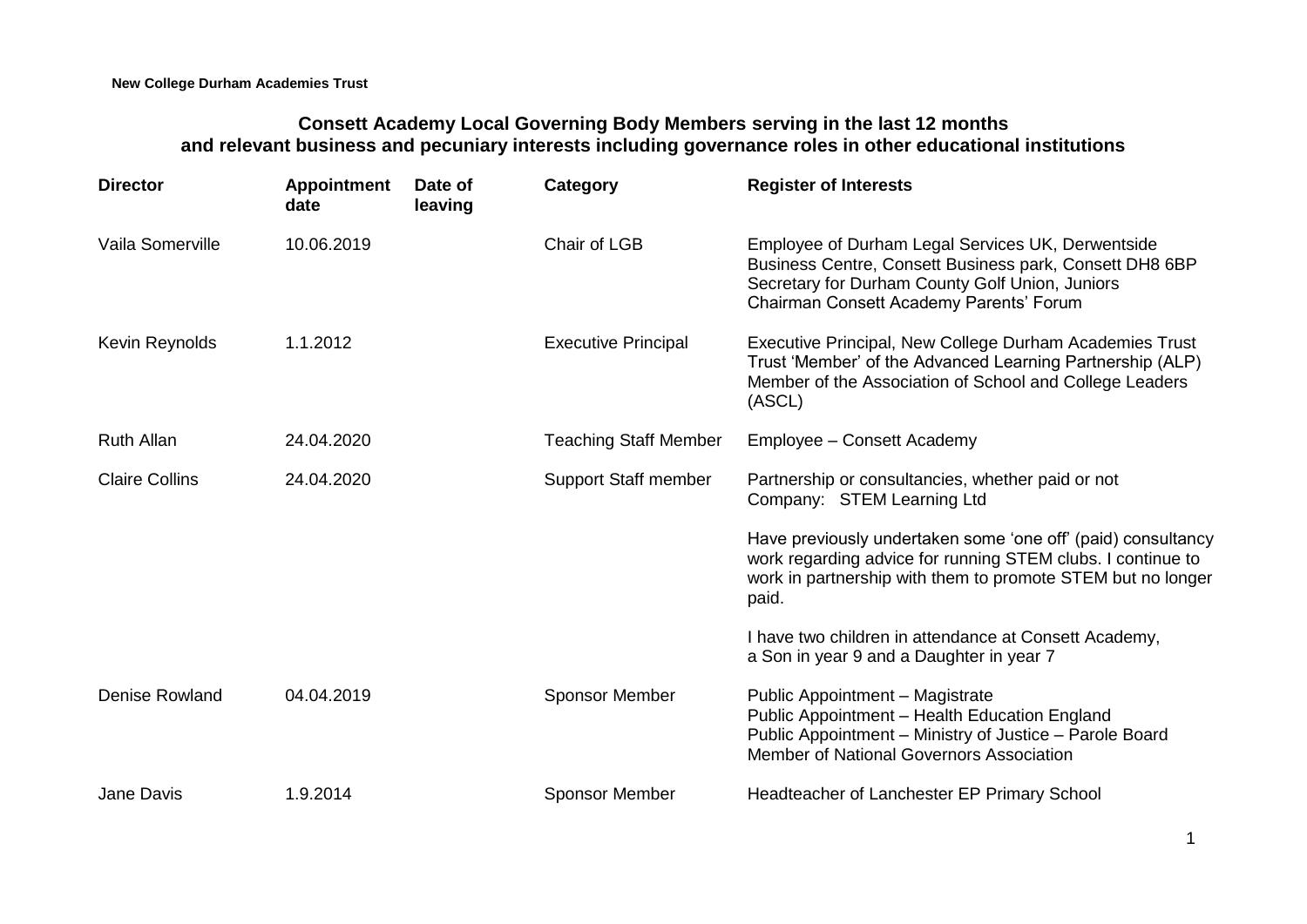| <b>Matthew Funnell</b>               | 2.7.2020   |            | <b>Sponsor Member</b>           |  | Employed full time by Durham University (Department of<br>Earth Sciences)<br>Employed part time (sessional work) by the International<br><b>Study Centre</b><br>Trustee of the North of England Institute for Mining and<br><b>Mechanical Engineers</b><br>Membership Secretary of the St. John's College (at Durham<br>University) Senior Common Room<br>Fellow of the Royal Astronomical Society<br>Fellow of the Higher Education Academy<br>My wife, Carys Elizabeth Funnell, is currently employed full<br>time by The Auckland Project<br>My Wife is a Trustee of the St. John's Common Room |  |  |
|--------------------------------------|------------|------------|---------------------------------|--|----------------------------------------------------------------------------------------------------------------------------------------------------------------------------------------------------------------------------------------------------------------------------------------------------------------------------------------------------------------------------------------------------------------------------------------------------------------------------------------------------------------------------------------------------------------------------------------------------|--|--|
| <b>Stuart Fairless</b>               | 01.09.2018 |            | <b>Parent Member</b>            |  | <b>Employee at HM Land Registry</b><br>Trustee of EDF Boundary Lane Wind Farm Fund                                                                                                                                                                                                                                                                                                                                                                                                                                                                                                                 |  |  |
| <b>Sally Castling</b>                | 10.06.2019 |            | <b>Parent Member</b>            |  | Close relative - Directorship of company - Scott Fencing                                                                                                                                                                                                                                                                                                                                                                                                                                                                                                                                           |  |  |
| <b>Cllr Jeanette</b><br>Stephenson   | 24.04.2020 |            | <b>Co-Sponsor Member</b>        |  | None                                                                                                                                                                                                                                                                                                                                                                                                                                                                                                                                                                                               |  |  |
| <b>Leavers during last 12 months</b> |            |            |                                 |  |                                                                                                                                                                                                                                                                                                                                                                                                                                                                                                                                                                                                    |  |  |
| Jo Yates                             | 1.4.2012   | 31.03.2020 | <b>Teaching Staff</b><br>Member |  | <b>Employed by Consett Academy</b>                                                                                                                                                                                                                                                                                                                                                                                                                                                                                                                                                                 |  |  |
| Natalie Stouph                       | 17.3.2016  | 31.03.2020 | <b>Sponsor Member</b>           |  | Employment, University of Sunderland<br>Chartered Member of CIPD (Chartered Institute of Personnel &<br>Development)<br>Chartered Manager Status/Membership of CMI (Chartered<br>Management Institute)                                                                                                                                                                                                                                                                                                                                                                                             |  |  |
| Gem Horth                            | 1.4.2016   | 31.03.2020 | <b>Support Staff</b><br>Member  |  | <b>Employed by Consett Academy</b><br>Member of CILIP (Chartered Institute of Library & Information                                                                                                                                                                                                                                                                                                                                                                                                                                                                                                |  |  |